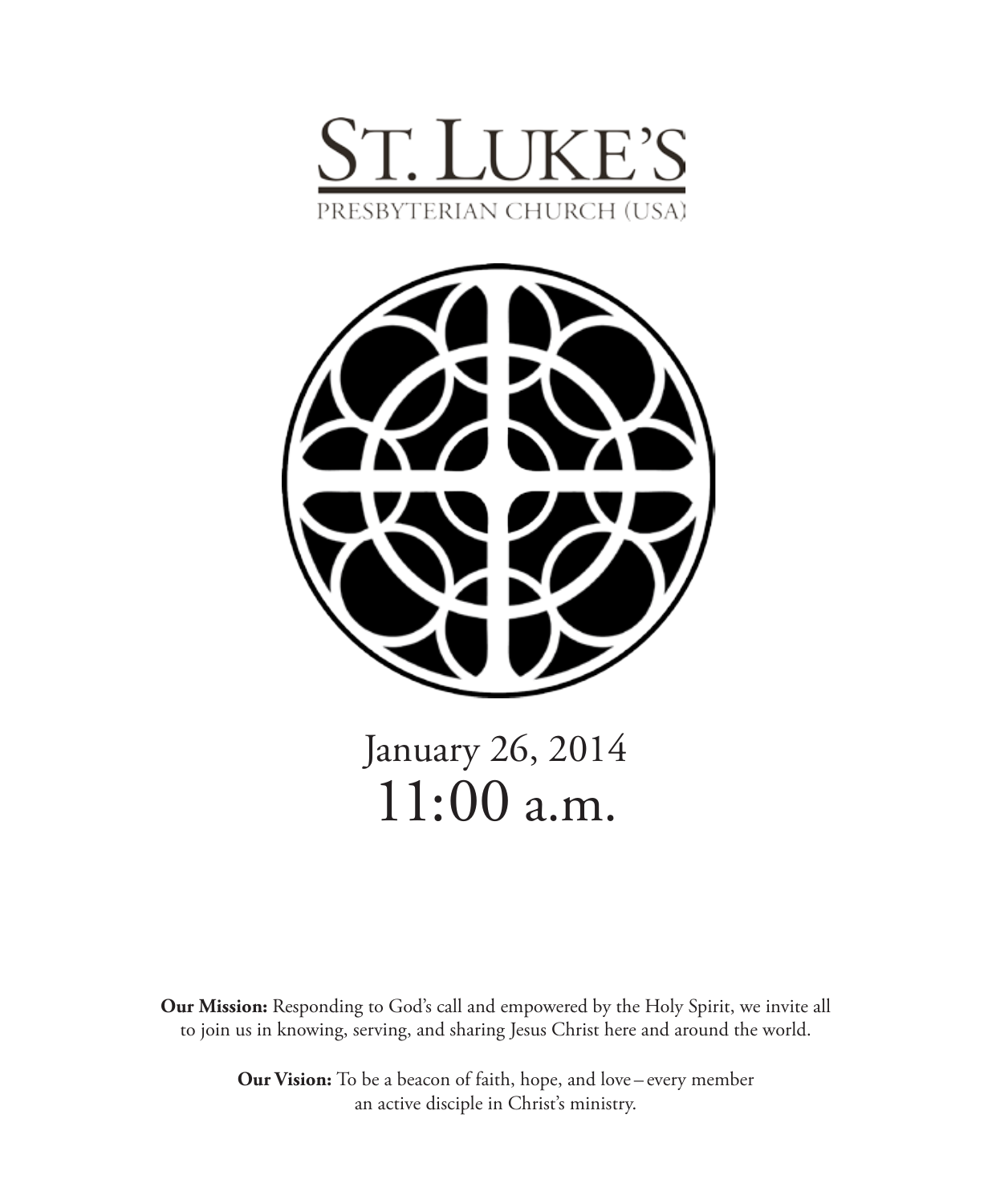

# St. Luke's

PRESBYTERIAN CHURCH (USA) 1978 Mt. Vernon Road Dunwoody, Georgia 30338-4617 770-393-1424 www.slpres.org

8:30 a.m. Chapel Communion Service 9:30 a.m. Sunday School 11:00 a.m. Sanctuary Worship Service *Nursery provided for all services and Sunday School*

> OFFICE HOURS: Mon. - Fri., 8:30 a.m. - 4:30 p.m.

Dr. Jason Whitener, Pastor Rev. Shannon Dill, Associate Pastor Rev. Phil Brown, Associate Pastor Dr. E. Moss Robertson, Pastor Emeritus



**That All May Worship:** St. Luke's strives to be a welcoming church for all. Assistive hearing devices, large print hymnals, large print bulletins and pew cushions are available. Please contact an usher for further assistance.

**Parents:** During the worship service, if necessary, the parlor is a comfortable place to be with your child and still see the service. Children's Worship Notebooks are available for all ages on the shelves in the Narthex (Sanctuary lobby), along with activity sheets pertaining to today's scripture. An usher can assist you.

January 26, 2014 • 3rd Sunday in Ordinary Time Liturgical Color: Green *Green is used to represent spiritual growth.* 

*The flowers are given to the Glory of God and in loving memory of Ed Slater by Jan Slater, Kelly, Scot and Marisa Slater, Suzie, Kylie and Abbie Consoer.*

# Serving Today

### **Acolytes**

| Chancel Guild Ted & Mary Guerrant                  |                          |
|----------------------------------------------------|--------------------------|
|                                                    |                          |
| Continental Breakfast Jenny & Brad Troha           |                          |
| Faithful Friends Catherine Anne Thomas             |                          |
| Nursery Supervisor  Emily Ritzler                  |                          |
| Ushers  Jack Singley, William Roberts, Ian Ballow, |                          |
|                                                    | Will Pile, Aidan Keohane |
| Greeters Dohrman Crawford, Kris Turnbull           |                          |
|                                                    |                          |

# WELCOME, GUESTS!

We are delighted you are worshiping with us! As a guest, you are invited to:

- 1. During the **Celebration of Community**, please print the requested information on the Friendship Pad and pass the Friendship Pad down the pew.
- 2. After the worship service, please join Deacon Carol Sweigert, Elder Parker Cutler, and our Pastors in the Narthex (Sanctuary lobby). They will answer questions and provide you with a Guest Packet and a loaf of bread lovingly made by St. Luke's member, Cindy Nunez.
- 3. If you are interested in learning more about St. Luke's or are interested in joining, please contact Jason Whitener: jasonwhitener@slpres.org or 770-393-1424, ext. 223.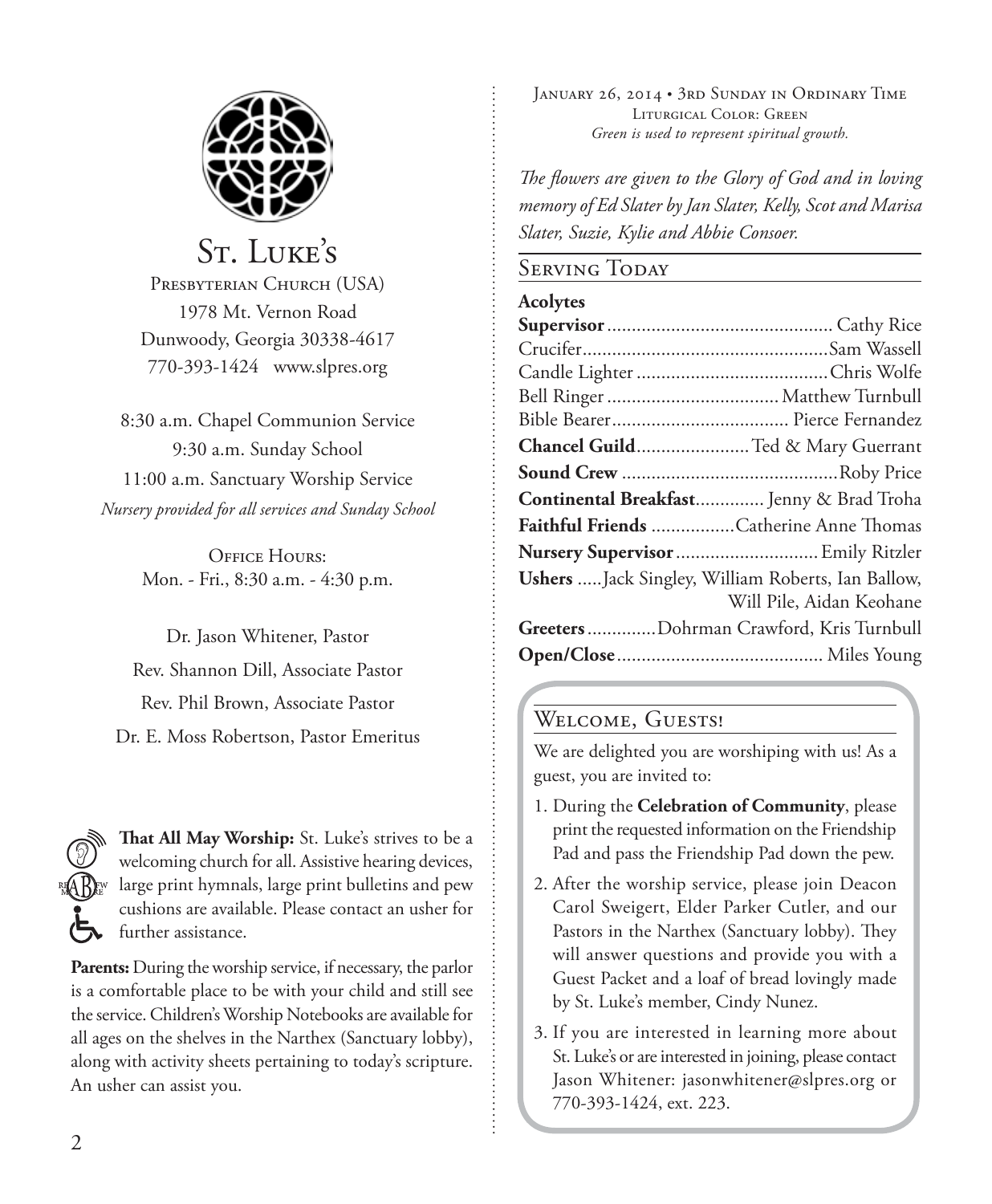# We Assemble in God's Name

# **In Preparation for Worship**

 "The people who walked in darkness have seen a great light; those who lived in a land of deep darkness, on them light has shined. You have multiplied the nation, You have increased its joy." We rejoice now before You as the yoke of our burden and the bar across our shoulders You have broken as on the day of Midian. As those numbered to walk in the light of the Christ Who names us in our baptism and washes us with the waters of new life, we gather now in His name to give You all praise and glory. Amen.

| * Presentation of Colors & Pledge of Allegiance<br>George Zeliff                           |                                                                                              |                                                                                                     |
|--------------------------------------------------------------------------------------------|----------------------------------------------------------------------------------------------|-----------------------------------------------------------------------------------------------------|
| <b>Flag Bearers</b>                                                                        |                                                                                              | Ryan Fernandez, Logan Rearic, Aldric Zhang                                                          |
|                                                                                            | <b>Gathering Prayer of Adoration</b>                                                         | Daniel Keohane                                                                                      |
| Prelude                                                                                    |                                                                                              | Prelude / Girolamo Frescobaldi                                                                      |
| * Call to Worship                                                                          | Psalm 19                                                                                     | <b>Marshall Douglass</b>                                                                            |
|                                                                                            | wise the simple.                                                                             | Leader: The law of the Lord is perfect, reviving the soul; the decrees of the Lord are sure, making |
|                                                                                            | People: The precepts of the Lord are right, rejoicing the heart; the commandment of the Lord |                                                                                                     |
|                                                                                            | is clear, enlightening the eyes.                                                             |                                                                                                     |
|                                                                                            | righteous altogether.                                                                        | Leader: The fear of the Lord is sure, enduring forever; the ordinances of the Lord are true and     |
| People: Let the words of my mouth and meditation of my heart be acceptable to You, O Lord, |                                                                                              |                                                                                                     |
|                                                                                            | my rock and my redeemer.                                                                     |                                                                                                     |
| All:                                                                                       | Let us worship God!                                                                          |                                                                                                     |
| * Hymn #420                                                                                |                                                                                              | God of Grace and God of Glory / CWM RHONDDA                                                         |

**Hymn #420 God of Grace and God of Glory / CWM RHONDDA** 

# **Celebration of Community Celebration of Community Phil Brown**

Minute for Presbyterian Women's Valentine Boxes **Randi Wesley** Randi Wesley

\* Invitation to Confession Lord, Have Mercy / LAND OF REST Athanasios Grivakis © 1986 GIA Publications, Inc. All rights reserved. Reprinted under OneLicense.net A-719333.Lord, cy; Christ, have mer-cy; have mer  $\overline{\phantom{a}}$ Lord, have mer-cy up - on us. Lord, have mer cy; Christ, have mer-cy; Lord, have mer-cy up - on us.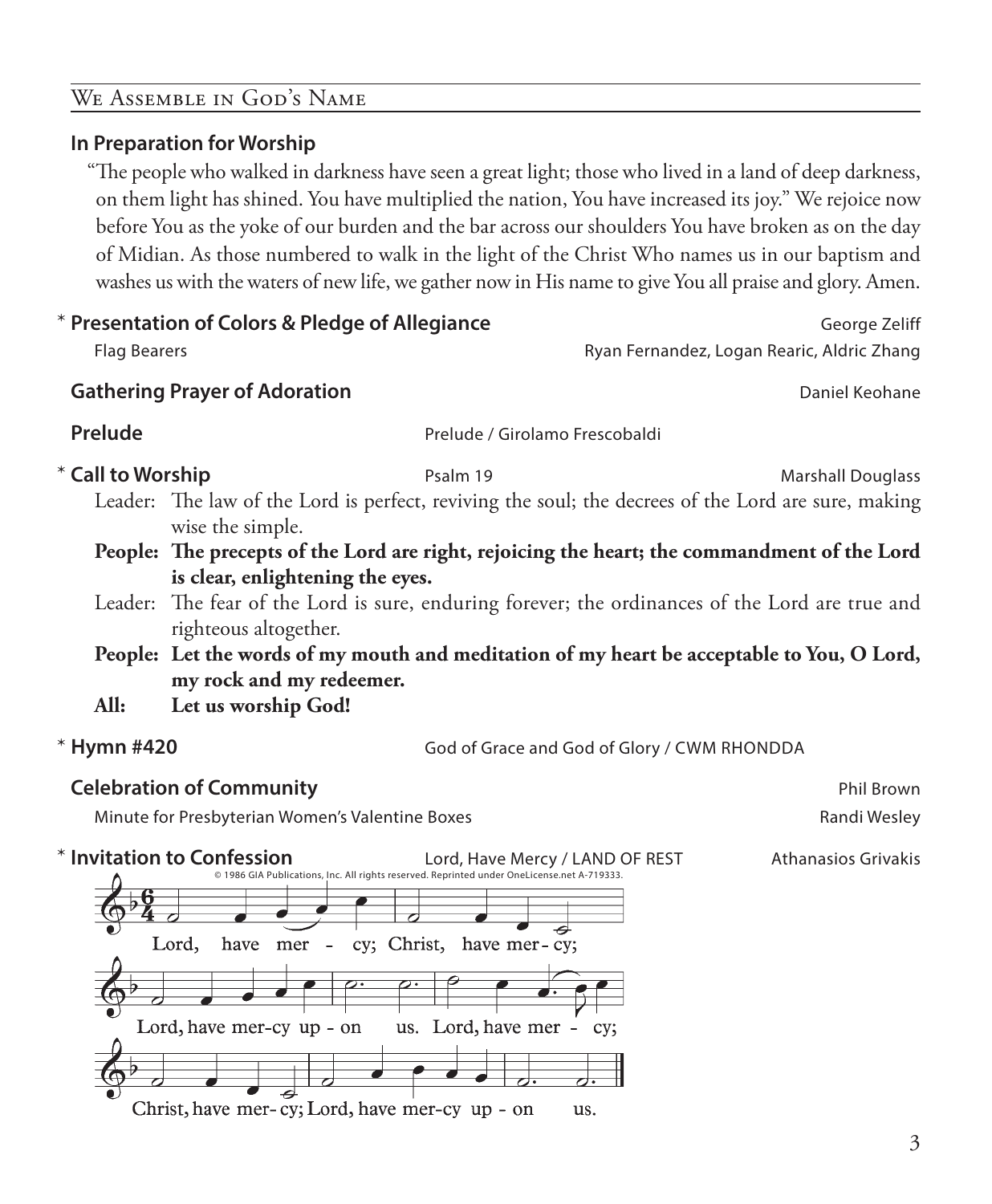# **Call to Prayer**  \*

Leader: The Lord be with you. **People: And also with you.** Leader: Let us pray.

# **Prayer of Confession**  \*

 **Gracious God, our sins are too heavy to carry, too real to hide, and too deep to undo. Forgive what our lips tremble to name, what our hearts can no longer bear, and what has become for us a consuming fire of judgment. Set us free from a past that we cannot change; open to us a future in which we can be changed; and grant us grace to grow more and more in Your likeness and image; through Jesus Christ, the light of the world. Amen.**

# **Assurance of Forgiveness** \*



# We Hear God's Word Proclaimed

**Tell Us Our Story** Jacob Wuttke, Wil Sowersby, William Roberts

 Children are always welcome to stay in worship. However, parents may take your child(ren) to the nursery. Parents of children in pre-k, kindergarten, and first grade may take them to the Faithful Friends Class in Room 121.

# **Morning Prayer & The Lord's Prayer** Chad Hudak **Chad Hudak** Chad Hudak

 **Our Father Who art in heaven, hallowed be Thy name. Thy kingdom come, Thy will be done, on earth as it is in heaven. Give us this day our daily bread; and forgive us our debts, as we forgive our debtors; and lead us not into temptation, but deliver us from evil. For Thine is the kingdom and the power and the glory, forever. Amen.**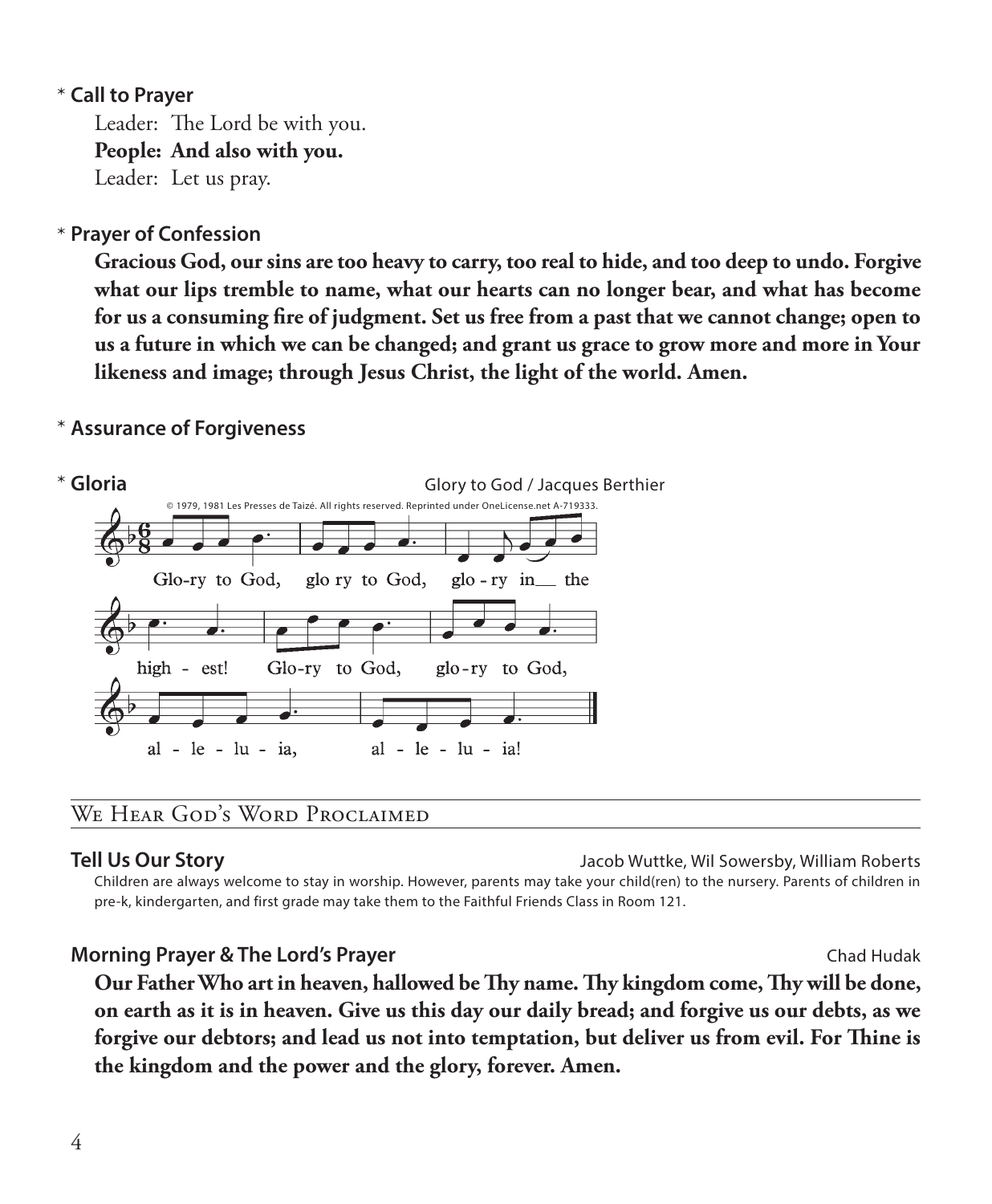| People: Thanks be to God.                                                                                                                                                                                                                                                                                                                                                                                                                                                                                                                                                                                                                                                                        |                                                                                    |                         |
|--------------------------------------------------------------------------------------------------------------------------------------------------------------------------------------------------------------------------------------------------------------------------------------------------------------------------------------------------------------------------------------------------------------------------------------------------------------------------------------------------------------------------------------------------------------------------------------------------------------------------------------------------------------------------------------------------|------------------------------------------------------------------------------------|-------------------------|
| Anthem                                                                                                                                                                                                                                                                                                                                                                                                                                                                                                                                                                                                                                                                                           | Dear Lord and Father of Mankind /<br>C. Hubert H. Parry, arr. Sue Mitchell Wallace | <b>Chancel Choir</b>    |
| Dear Lord and Father of mankind, forgive our foolish ways! Reclothe us in our rightful mind,<br>in purer lives Thy service find, in deeper reverence, praise. In simple trust like theirs who heard,<br>beside the Syrian sea, the gracious calling of the Lord, let us, like them, without a word rise up<br>and follow Thee. Drop Thy still dews of quietness, till all our strivings cease; take from our souls<br>the strain and stress, and let our ordered lives confess the beauty of Thy peace. Breathe through<br>the heat of our desire Thy coolness and Thy balm; let sense be dumb, let flesh retire; speak through<br>the earthquake, wind, and fire, O still, small voice of calm. |                                                                                    | John Greenleaf Whittier |
| <b>New Testament Reading</b><br>Leader: The Word of the Lord.<br>People: Thanks be to God.                                                                                                                                                                                                                                                                                                                                                                                                                                                                                                                                                                                                       | Matthew 4:12-23                                                                    | <b>Matthew Mason</b>    |
| Sermon                                                                                                                                                                                                                                                                                                                                                                                                                                                                                                                                                                                                                                                                                           | Eagle                                                                              | Jason Whitener          |
| WE RESPOND TO GOD'S WORD                                                                                                                                                                                                                                                                                                                                                                                                                                                                                                                                                                                                                                                                         |                                                                                    |                         |

# **Apostles' Creed** Dylan Clyne **Creed** Dylan Clyne

 **I believe in God, the Father Almighty, Maker of heaven and earth, and in Jesus Christ, His only Son our Lord; Who was conceived by the Holy Ghost, born of the Virgin Mary, suffered under Pontius Pilate; was crucified, dead, and buried; He descended into hell; the third day He rose again from the dead; He ascended into heaven, and sitteth on the right hand of God the Father Almighty; from thence He shall come to judge the quick and the dead. I believe in the Holy Ghost; the holy catholic church; the communion of saints; the forgiveness of sins; the resurrection of the body; and the life everlasting. Amen.**

**Offering Invitation** Nathan Veal And The Control of the Nathan Veal And The Nathan Veal And The Nathan Veal And The Nathan Veal And The Nathan Veal And The Nathan Veal And The Nathan Veal And The Nathan Veal And The Natha

**Offertory** Meditation / Frescobaldi

# **Old Testament Reading** Psalm 8 **Chris Wolfe Chris Wolfe Chris Wolfe Chris Wolfe Chris Wolfe Chris Wolfe Chris Wolfe Chris Wolfe Chris Wolfe Chris Wolfe Chris Wolfe Chris Wolfe Chris Wolfe Chris Wolfe Chris Chris Chris Chr** Leader: The Word of the Lord.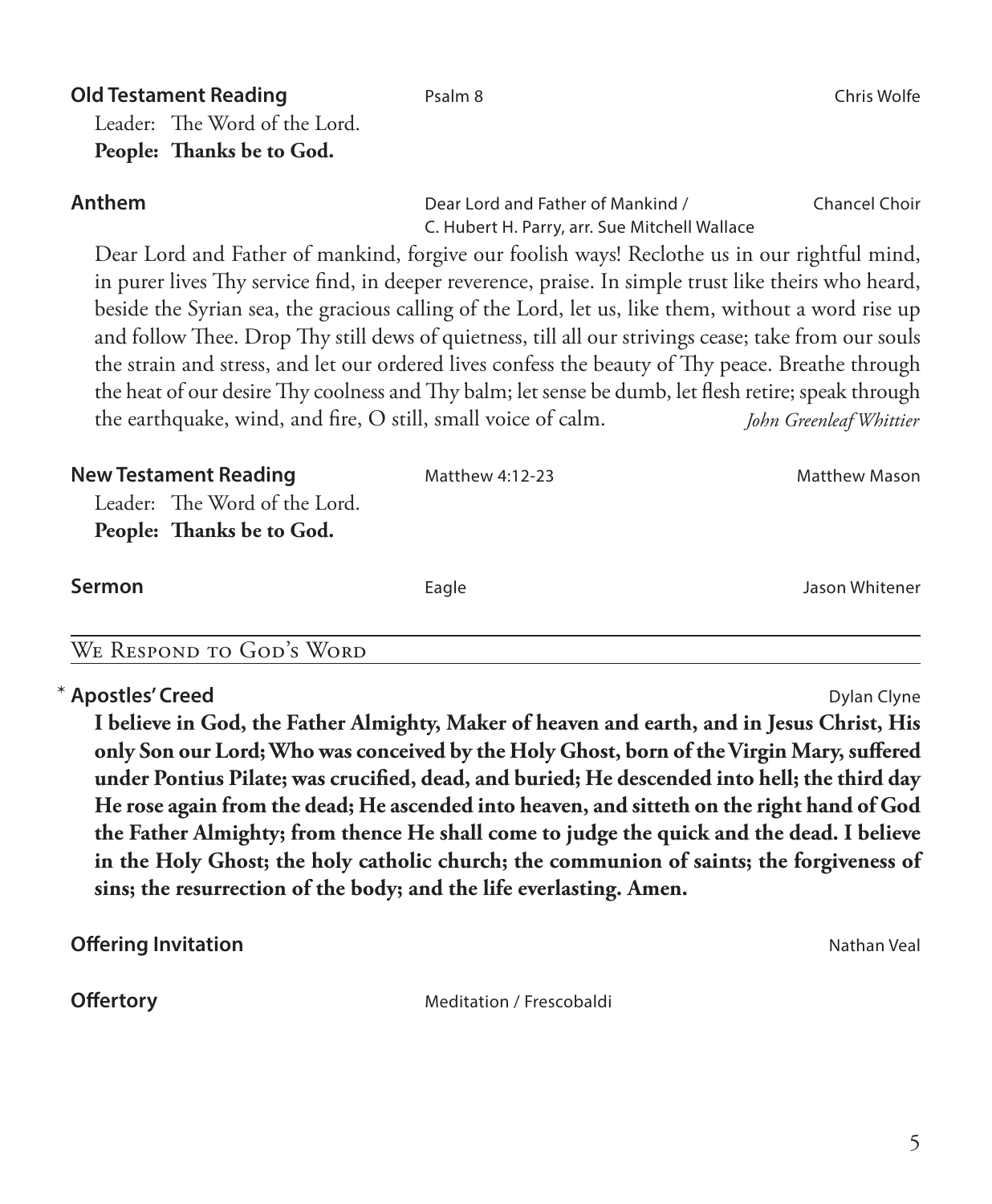# **Doxology** \*

 **Praise God, from Whom all blessings flow; Praise Him, all creatures here below; Praise Him above ye heavenly host; Praise Father, Son and Holy Ghost. Amen.**

# **Prayer of Dedication Alex Miller Prayer of Dedication**

# We Go in God's Name

Savior, Like a Shepherd Lead Us / BRADBURY \* Sending Hymn #387

### **Benediction** \*



# \*

**Postlude** Toccata / Frescobaldi

WORSHIP NOTE: Today's organ selections are taken from Frescobaldi's collection of liturgical organ music called *Fiori Musicali*, or "Musical Flowers."

Many church members have participated in Boy Scouts and Cub Scouts. **Today we observe Boy Scout Sunday**, with their leadership help during the 11 a.m. worship service. Also, please notice how many of the young men serving today are also Scouts. Join us on March 9th for Girl Scout Sunday.

**Next weekend is Scottish Heritage Sunday** Please join us at the 11 a.m. service as we celebrate our Scottish history and heritage as Presbyterians with bagpipes, tartan banners, and more. A reception in the Great Hall will follow. *This is a great Sunday to invite a friend, neighbor, relative or coworker!*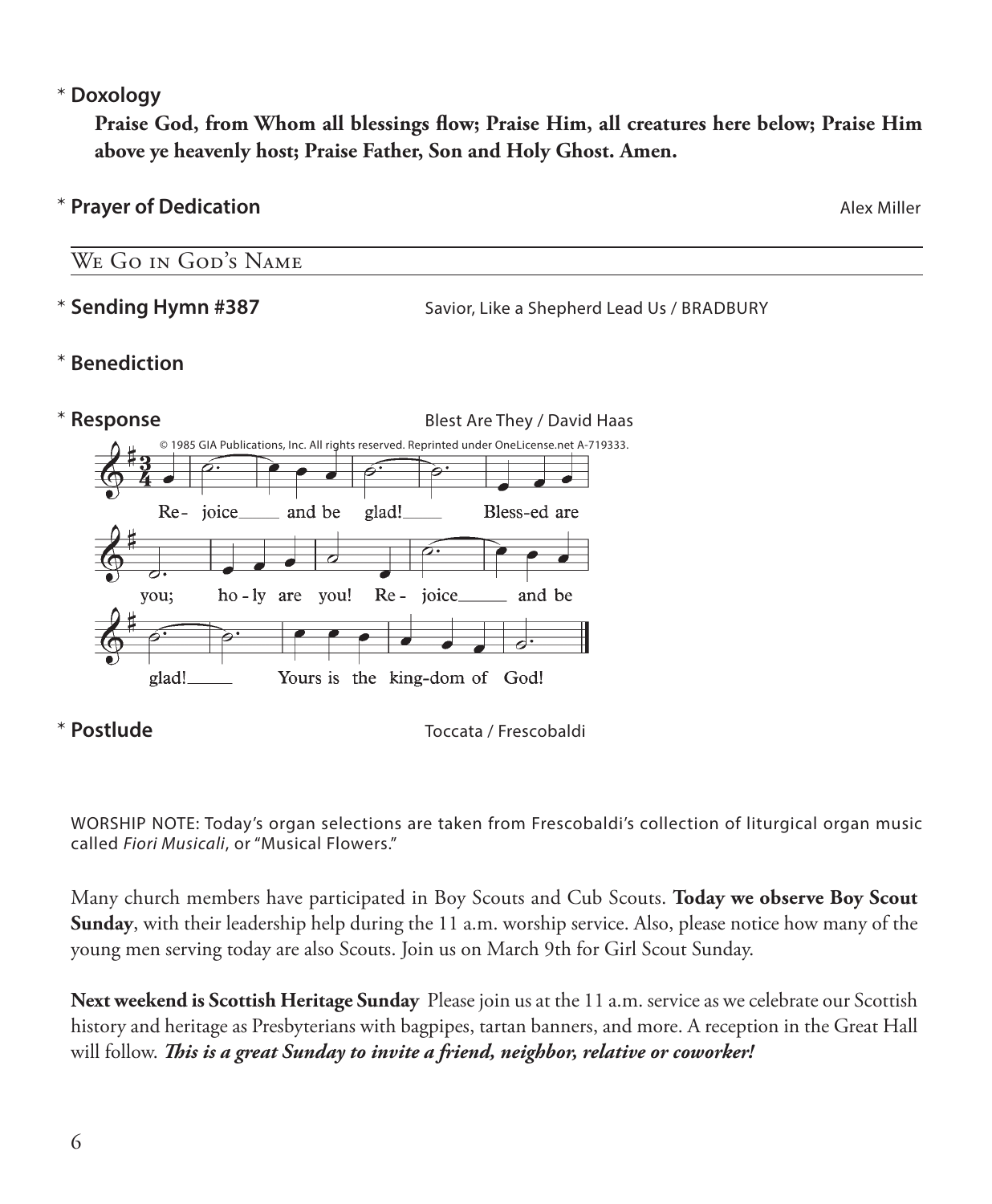# SHARE

# **Faith & Film Fri., Feb. 21**

Sheppard Hall 207 (Senior High Room)

**7:00 p.m.,** *Potluck dinner*RSVP to Nick and Connie Nicholson at connie@salesfitness.com to let them know you are coming. Bring a friend!

**7:45 p.m.,** *Movie: Music of the Heart*A 1991 film based on the true story of a violin teacher who created a high school music program more or less out of thin air in East Harlem, and eventually found herself and her students on the stage of Carnegie Hall.

# **OWLS (Older, Wiser, Loving Seniors) Meeting:**

Tues., Jan. 28, at 11:30 a.m. for lunch (\$7 per plate) and speaker Jeff Clemmons, who will share the history of Rich's Dept. Store. Please RSVP on the sign-up sheet on the lobby bulletin board.

**Next Men's Breakfast is at 8:00 a.m. on Feb. 8.**  You will enjoy a delicious breakfast and a stimulating

program on the topic of drug addiction. David Weinshenker, an associate professor in Emory's Dept. of Human Genetics, will be with us to talk about his work in a treatment for cocaine addiction. Add this to your calendar and be sure to respond with a "yes" to the email invitation. Questions? Please contact Daryl Moore: 404-993-6203 ddmoore@yahoo.com.

**Marriage Enrichment Group** Meets TONIGHT and monthly, 5:00 - 6:30 p.m. in the Finch Room (203). Childcare available from 4:45 - 6:30 p.m. New couples or questions? Contact Kimey and Mark Reed at kimeyreed@gmail.com or 404-441-8614.

**Better Marriages Getaway Weekend**, "Pathways to the Heart," **Feb. 14-16,** at the Sea Palms Resort in St. Simons Island, GA. Registration is \$255 per couple. The hotel room is booked separately at \$129 per night. Registration forms can be found at www. BetterMarriagesGA.org or contact Kimey and Mark Reed at kimeyreed@gmail.com or 404-441-8614.

**Pine Straw Fundraiser** Boy Scout Troop 764 will hand deliver full-sized, tight-packed bales of pine straw to your Dunwoody area driveway for just \$4.25 per bale (15 bale min.). **Order deadline is Feb. 5th** and the scouts will deliver on Feb. 8th. Forms are available in the lobby, at www.troop764.org (click on "2014 Pine Straw"), or by contacting Bruce Sheffer at bsheffer@aol.com. Thank you for supporting the Scouts' annual troop fundraiser!

**Mountain T.O.P. Family Mission Weekend: March 28-30** Come and share in this kid-friendly weekend of service with our outreach partner, Mountain T.O.P., in TN. Families will stay and work together on various projects in the community. We depart Dunwoody on Fri. around 4:00 and return Sun. around 1:00. Cost is \$50 for children 12 & under, \$60 for 13 and over; no more than \$200 per family. Contact Shannon Dill to **register by Feb. 2**!

**Christian Music Zumba starts Feb. 6th** at St. Luke's. Thursdays, 8-9 p.m. \$6 per class or 5 classes for \$25. For more info, contact Chris Wallace: clw7324@ comcast.net or 770-395-7324 or 404-432-0090.

Valentine Boxes will be sent to our college students, family members in the military, and those ministered to by the Visiting Care Team. If you'd like to include someone, please submit their name and address by Feb. 3rd. You can help by donating candy, snack foods and/or money for postage in the box in the Parlor by Feb. 9th. (Individually wrapped home baked goods can be brought to the session room Feb. 10th or 11th by 10 a.m.) For more info, contact Randi Wesley at rrwesley@att.net or Joyce Cook at jscook51@yahoo.com.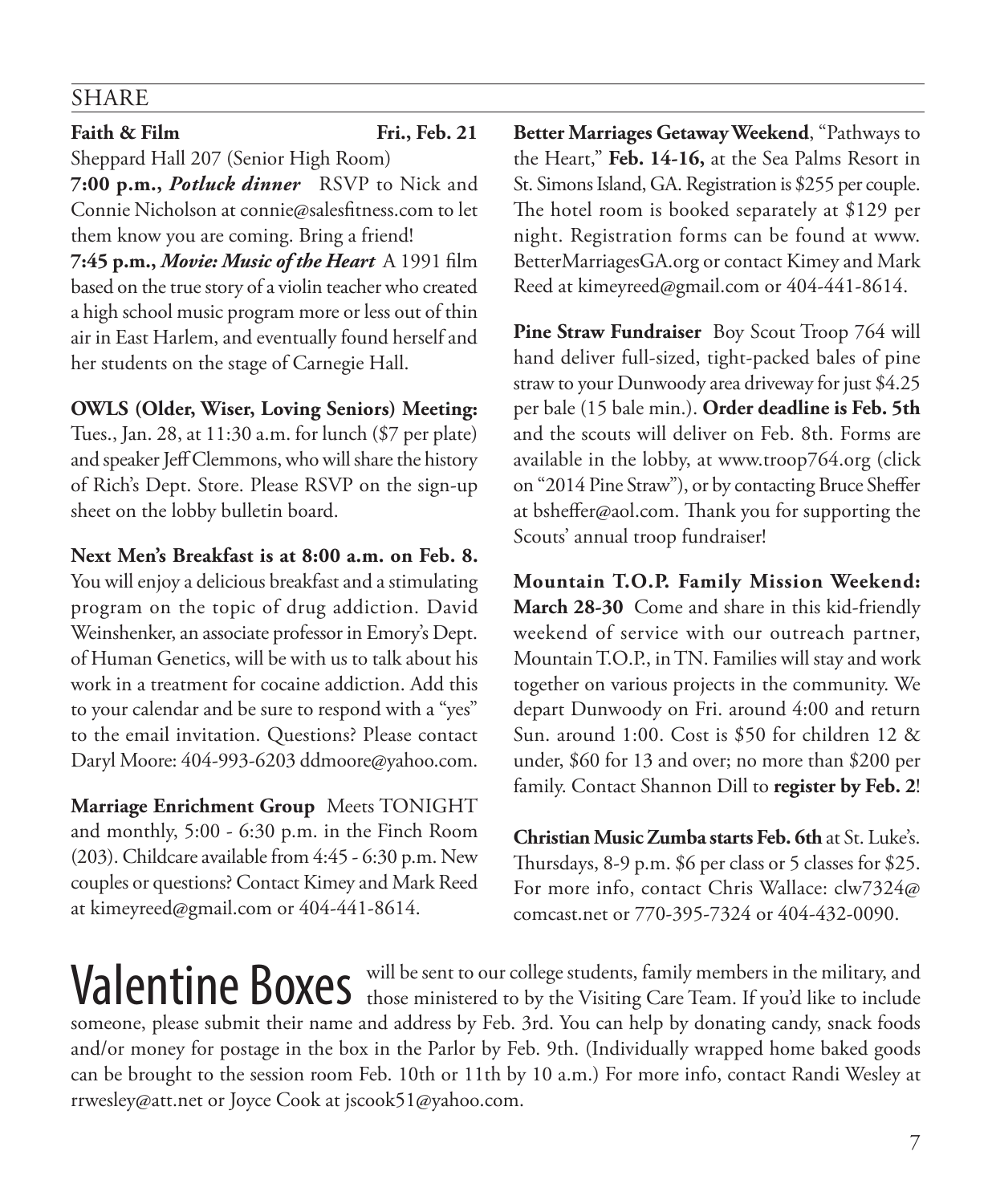# **Congregational Meeting, February 9, 2014**

The Session of St. Luke's has called a congregational meeting following the 11 a.m. worship service of February 9, 2014. The purpose of the meeting is to approve a new charter for the Endowment Committee, elect new officers to the Class of 2017, report the 2013 financial results and the 2014 budget, and approve the terms of call of ordained staff.

Faye Cashwell, Clerk of Session

### **Church Communication Survey**

In an effort to improve all aspects of our church's communication, St. Luke's is conducting a quick survey to find out how we can better serve you and your family. The survey is completely anonymous, which means the more honest your answers are, the more we will learn from your participation. The survey will only take you about five minutes to complete; please take the survey by typing the following address into your web browser: svy.mk/1f6nmf3

# **Adult Sunday School ~ 9:30-10:30 a.m.**

**Contact:** Shannon Dill, shannondill@slpres.org; 770-393-1424 ext. 229.

**Faith Foundations**, Rm 232: We are studying the Gospel of Matthew with emphasis on the Church as an earthly manifestation of the kingdom of God.

**FINCH** (Families in Christ), Rm 203: What does it mean to keep the Sabbath in our world today? Join us for an interesting discussion and learning.

**The Story of the Bible,** Rm 145, Parlor: Each Sunday includes a 30 min DVD lecture by Dr. Luke Timothy Johnson, followed by a class discussion.

**Seasons of the Spirit,** Rm 231-233: A biblically-based discussion class following the revised common Lectionary.

**Soul Food, Finding Sustenance for Faithful Living,** Rm 235: Fellowship, study and discussion on a range of topics related to spirituality in our lives. The "Thoughtful Christian" curriculum provides the source material for this class.

# **From the Choir Loft**

**Contact:** Clair Maxwell (clairmaxwell@slpres.org or 770-393-1424 ext. 227).

### **Wednesday Rehearsals:**

| <b>Chancel Choir</b>    | $7:30-9:00$ p.m. | adults                                                          |
|-------------------------|------------------|-----------------------------------------------------------------|
| <b>Festival Ringers</b> | $6:15-7:15$ p.m. | youth & adults                                                  |
| Westminster<br>Choir    | $5:00-5:45$ p.m. | 2nd-5th grades                                                  |
| <b>Cherub Choir</b>     | $5:15-5:45$ p.m. | 4 years -1st grade                                              |
| <b>Youth Choir</b>      |                  | rehearses on <b>Sundays</b> , 7:00-8:00 p.m.<br>6th-12th grades |

# **Youth Connection (SLYC)**

**SLYC Contact:** Phil Brown, philbrown@slpres.org; 770-393-1424 ext. 238.

**Youth Sunday School:** Sundays, 9:30-10:30 a.m. in the Youth rooms

**Jan. 26:** pack race bags for the Tartan Trot.

**Jan. 27:** Summer Trip registrations and deposits due.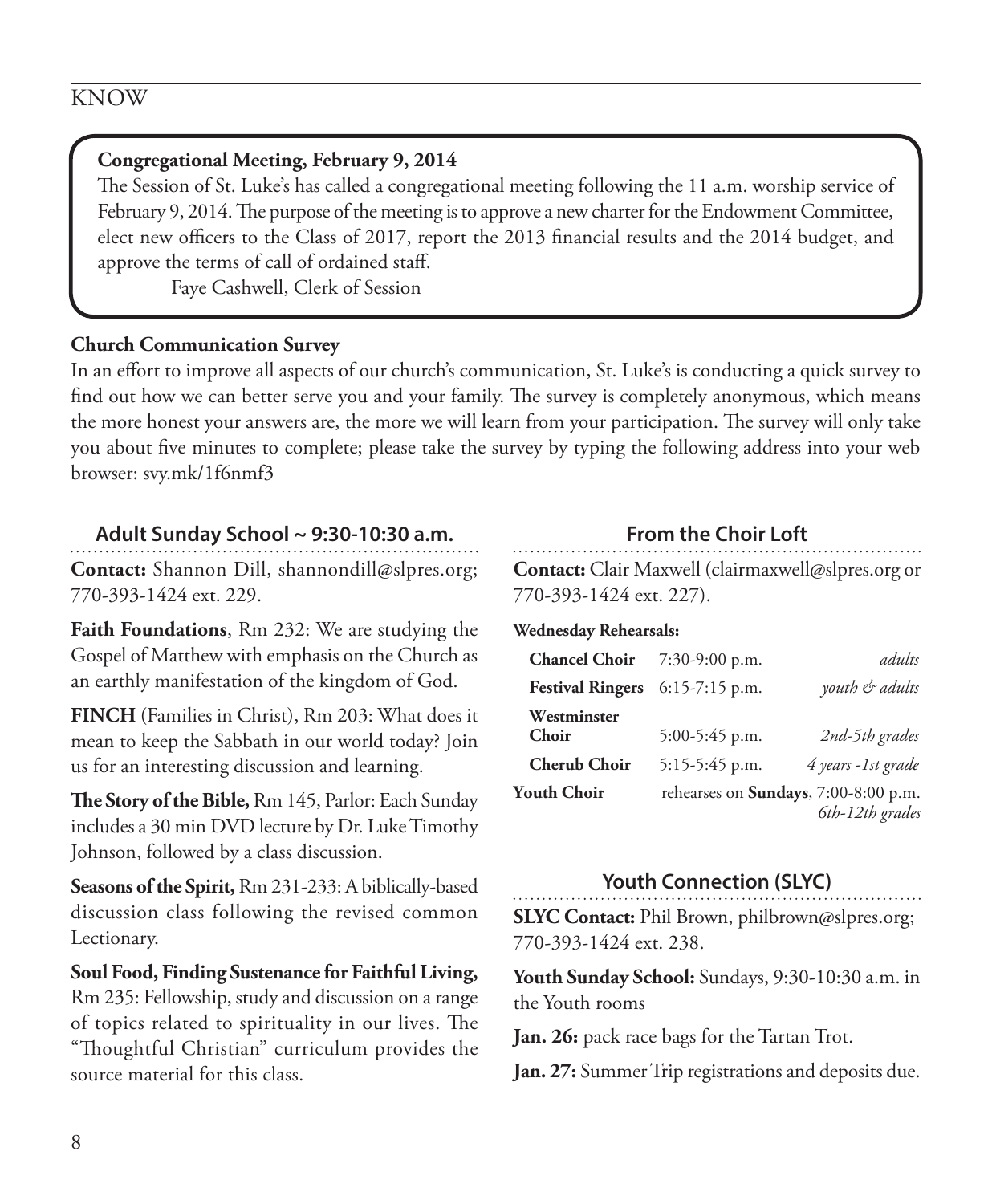## KNOW

# **St. Luke's Presbyterian Women (SLPW)**

**SLPW Contact:** Ellen Womack, Moderator, epwomack@bellsouth.net; 770-913-0314.

### **J a n ua ry , 2014**

**Circle item:** Gloves and money for MARTA Breeze Cards for Crossroads Community Ministry

**Book Study:** "Namesake: When God Rewrites Your Story" by Jessica LaGrone

**Lesson:** Chapter 4: "Remember that God is Always at Work" (Naomi)

| <b>SCHEDULE</b><br>(All Circle meetings are held in the Parlor, Rm. 145) |                              |  |  |
|--------------------------------------------------------------------------|------------------------------|--|--|
|                                                                          | Sandwich Project             |  |  |
| 7:00 p.m.                                                                | Coordinating Team<br>Meeting |  |  |
| 9:30 a.m.                                                                | Circle 1                     |  |  |
| 7:30 p.m.                                                                | Night Circle                 |  |  |
| 9:30 a.m.                                                                | Circle <sub>2</sub>          |  |  |
|                                                                          |                              |  |  |

**The Sandwich Project** It's not too late to be part of the fun! Join the Presbyterian Women **TODAY** in the Great Hall from 9:30-3:00, as we make 10,000 sandwiches for several Atlanta shelters. The Sandwich Project is the single largest budget item for PW; we appreciate any financial contributions to help defray the costs. Thank you!

**Visit St. Luke's Library!** Recommended reading:

- *Your God is Too Small,* by J. B. Phillips
- *The Precious Present,* by Spencer Johnson
- *The Five People You Meet in Heaven,* by Mitch Albom

# **News from SPLASH! Children's Ministries**

**Contact:** Catherine Anne Thomas, cathomas@slpres.org, 770-393-1424 ext. 228.

We need volunteer teachers for **Faithful Friends,** our worship education class for PreK, K and first graders.

**FEAST for ALL!** Register now for our Wednesday night fellowship and learning program. More details are in the brochures in the lobby, narthex, Sheppard Hall lobby and on our website. You can sign up for dinner weekly on the blue pew cards, or call Sally Hawkins in the church office by noon on Monday.

**Men's Bible Study:** Meets every Fri., 6:40-8 a.m. in the Parlor, Room 145, and is led by Dave Elkins. Gather with other men before you start your day to share in Bible study and fellowship.

**Wednesday Morning Moms Group:** Spiritual Parenting - It's not about perfect behavior, it's about vibrant faith! Join us every Wed. from 10-11 a.m., Feb. 5 to April 2, as we share, laugh, and grow together. Preschool-age childcare is available by reservation. Contact Shannon Dill for more information.

**8th Annual Women's Retreat ~ Early Registration Ends Today** Don't miss this opportunity of joining other women from St. Luke's for our 8th Annual Women's Retreat, "Reflecting the Beauty of the Lord" We begin the weekend Fri. evening March 14th and end Sun. morning March 16th with worship and communion service.

**Cost:** \$230 / early registration deadline Jan. 26th **Where:** Mountain Laurel Lodge @ Forrest Hills Resort, Dahlonega, GA

**Details:** Available in the lobby or contact Debi Elkins (678-640-0808 or debi.elkins@att.net).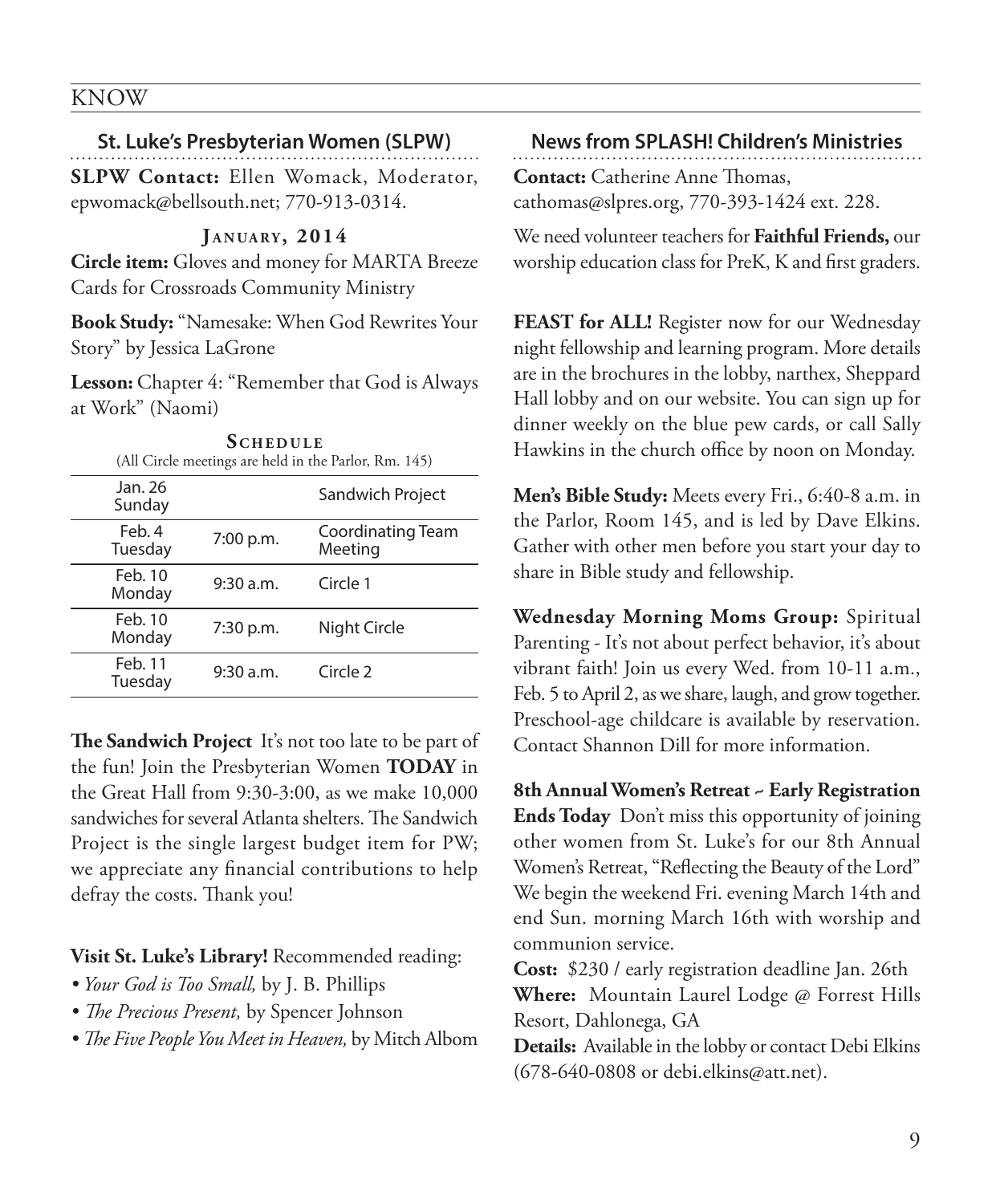# SERVE

**Buy Some, Share One:** You can help fill empty pantries by buying an extra non-perishable item every time you go to the grocery store, and placing your donation in the carts in the main lobby. Our ongoing food drive supports local organizations; this month we are collecting for the Community Assistance Center. Thank you!

**Share a Dinner:** St. Luke's provides dinner on the fourth Sunday of the month for 26 homeless men at Journey Night Shelter (formerly Druid Hills). Please sign up on the lobby bulletin board or call Al Bridges at 770-394-6581. **Volunteers are still needed for April 27, May 25, June 27, and July 27.**

**Volunteers Needed to Provide Dinner:** Interfaith Outreach Home (IOH) provides transitional housing for homeless families (typically 8-10 adults and 10-15 children). St. Luke's provides and delivers a meal on the third Thursday of each month. Reimbursement for IOH meals is budgeted. If you, your family, or group are willing to provide and serve a meal, please put your name on the sign-up sheet on the lobby bulletin board or contact Al Bridges at 770-394-6581. **We still need volunteers for May 15, 2014.**

**R.O.C.K. (Reaching Out Through Crocheting & Knitting):** Wednesdays, 10 a.m. - noon. Men and women of any age and any skill level are welcome to join us in making items for outreach projects.

**Visit the Scout Bake Sale Today!** Lots of homemade treats are for sale in the lobby before and after worship.

**Serve your church with your smile!** There is a need for those willing to serve as ushers or greeters:

 Greeters greet members and guests as they come in through the lobby and narthex. Families are encouraged to help. Sign up to be a greeter at http://bit.ly/slpcgreet2

 Ushers greet everyone, pass out bulletins, take up the offering, direct congregants during communion, and tidy up after worship.

Questions? Contact John Tienken, 770-394-1104, tienkenj@gmail.com.

**Family Promise at St. Luke's**: Our next opportunity to host homeless children and their parents is **Feb. 2-9**. The sign up link is: www.SignUpGenius. com/go/805084CAFAF28A75-slpc5. Questions? David King: 770-598-8682 (mobile), 770-394-2742 (home), cardheel@yahoo.com

**Looking for a great way to serving our congregation?** St. Luke's meal ministry provides meals for families or individuals who are recovering from a recent surgery or illness, suffering from the loss of a loved one, or celebrating the birth or adoption of a new baby. If you are interested in delivering a meal to a congregation member or would like more information, please contact Krissy Williams at bkcook71@yahoo.com.

**Get together for breakfast** here at St. Luke's every Sunday morning and welcome folks as they arrive. If you and your friends could furnish a continental breakfast, we will be glad to reimburse you. Please sign up on http://bit.ly/slpcbrkfst or contact Jay Burton, jburton@mfllaw.com.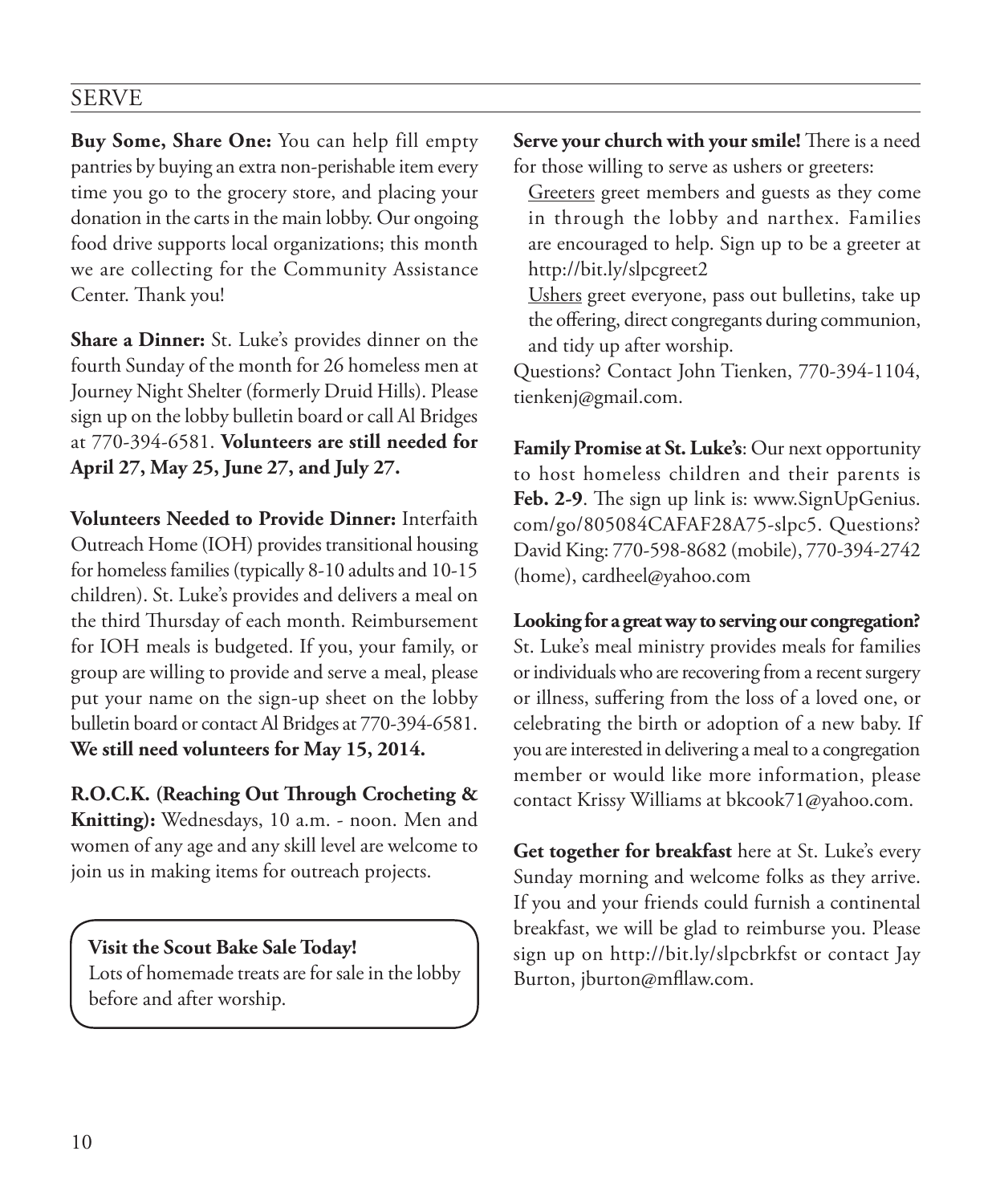# 11<br>
11<br>
11<br>
11<br>
11<br>
11

# SERVE

**Helping Hands:** This ministry matches short term or emergent needs in the congregation with available resources. Could you use your time and talent to assist someone in the congregation? Examples are setting up or assisting with a computer, driving a member to an appointment, helping change light bulbs. If this interests you, contact Billy Martin, billybeer214@yahoo.com or 770-441-0373. If you need the Helping Hands team, contact your Deacon.

**Prayer Ministry:** Our St. Luke's Prayer Ministry Team is involved in intercessory prayer. Intercessory prayer is the act of praying on behalf of others. The Bible is clear that Christians are called to be intercessors. If you would like to become a part of the Prayer Ministry Team, contact Paula Barbin, barbin@fulton.K12.ga.us or 678-297-9877.

**Mission Trip to spectacular Guatemala:** Have you ever rescued a family from lung disease and from hunger? Would you enjoy building a brick stove or planting trees in cool mountain air, with volcanoes in the background? For anyone over 18, we are planning a mission team from St. Luke's to work with long-time Mission partner, AIR-Guatemala for this coming summer. We hope to have a SLPC group MAY 31 - JUNE 7 but individuals are welcome anytime Saturday to Saturday beginning May 25th through July 6th. For more information, email Anne Hallum at ahallum@stetson.edu . AIR staff members will meet you at the airport and handle every detail of an unforgettable week!



**Tartan Trot needs you!** The annual Tartan Trot is next weekend! Please sign up to volunteer in the lobby or contact Jennie Burroughs or Krissy Williams. Free childcare is available for volunteers by RESERVATION ONLY. Drop off time is limited to 7:00-7:30 a.m. Contact cathomas@ slpres.org to sign up.

# **Oh My, I Smell Pie!**

It's time to make your favorite, fresh-baked, homemade, most delicious pies for the Tartan Trot Race – we need 200! (Why not bake two or three?) Remember, it has to be the real thing: homemade. And no teeny weenie pies. Nice BIG pies. Or, if you're not a pie person but you make a fabulous layer cake, that would be great, too.

Sign up at the Tartan Trot table in the lobby. Plan to drop off at the church kitchen on Friday, Jan. 31, between 4:00 p.m. and 7:00 p.m. Place your name and kind of pie (or cake) on a label and attach to the plastic wrap; also indicate if it needs to be refrigerated.

Our race is the only one in the SOUTH, MAYBE THE WORLD, that provides the most delicious home-baked pies to winning runners!